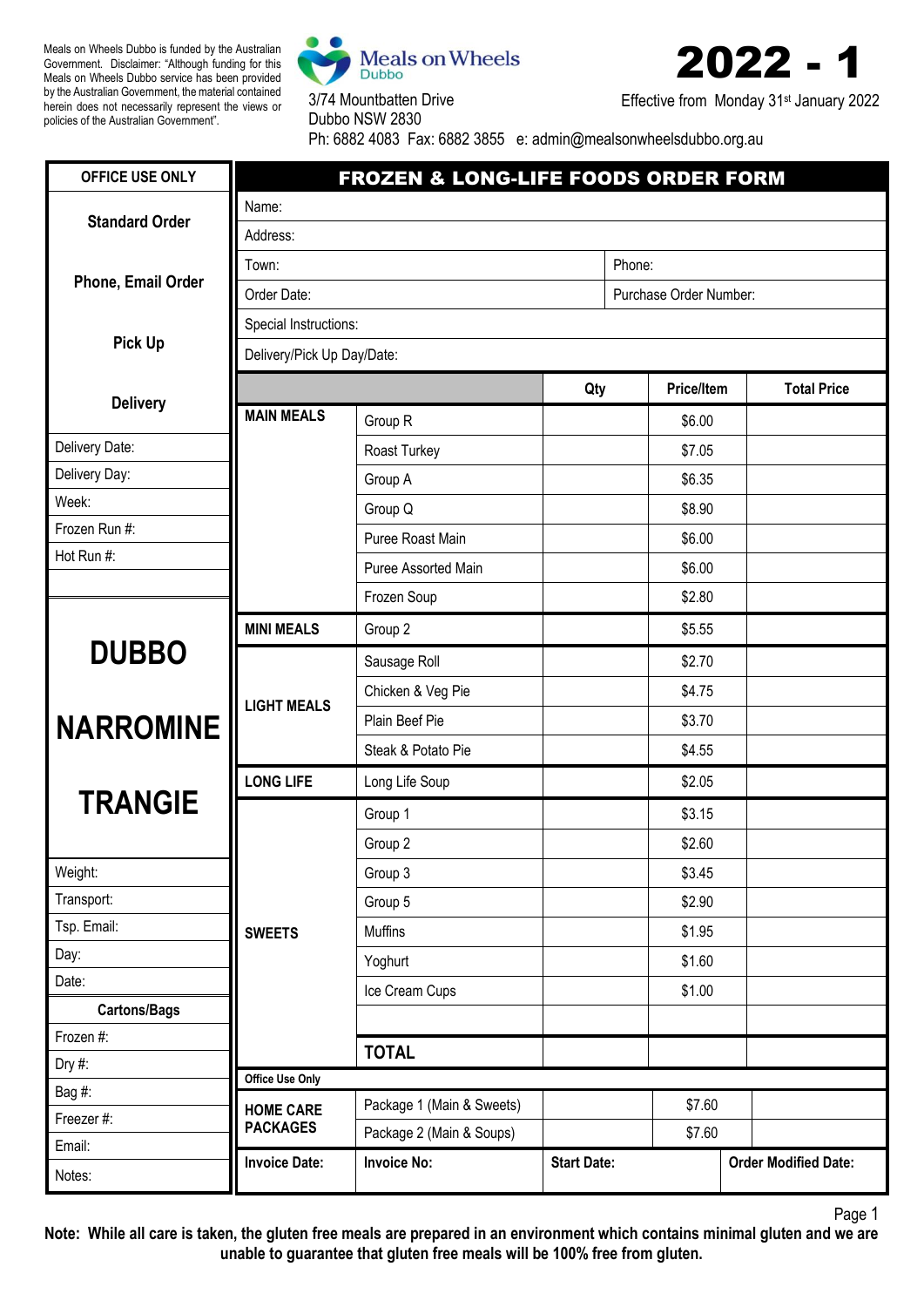Meals on Wheels Dubbo is funded by the Australian Government. Disclaimer: "Although funding for this Meals on Wheels Dubbo service has been provided by the Australian Government, the material contained herein does not necessarily represent the views or policies of the Australian Government".



3/74 Mountbatten Drive



Effective from Monday 31<sup>st</sup> January 2022

Dubbo NSW 2830 Ph: 6882 4083 Fax: 6882 3855 e: admin@mealsonwheelsdubbo.org.au

FROZEN MAIN MEALS

| <b>MAIN MEALS GROUP R - GOURMET</b> | $$6.00$ ea | <b>MAIN MEALS GROUP A BATHURST</b>       | \$6.35 ea |
|-------------------------------------|------------|------------------------------------------|-----------|
| <b>BEEF</b>                         | Quantity   | <b>BEEF</b>                              | Quantity  |
| Beef Casserole (G)                  |            | Braised Steak & Onion Gravy (G)          |           |
| Beef Rissoles (G)                   |            | <b>Curried Sausages</b>                  |           |
| Beef Stroganoff (G)                 |            | Hi-Fibre Rissole & Gravy (G)             |           |
| <b>BBQ Sausage</b>                  |            | Savoury Mince & Vegetables (G)           |           |
| Corned Beef in White Sauce (G)      |            | Steak & Kidney Pie                       |           |
| Cottage Pie (G)                     |            | Steak Diane (G)                          |           |
| Spaghetti Bolognaise                |            | <b>CHICKEN</b>                           |           |
| <b>CHICKEN</b>                      |            | Apricot Chicken                          |           |
| Chicken Casserole (G)               |            | Creamy Chicken & Bacon Pasta             |           |
| Chicken Curry (G)                   |            |                                          |           |
| Honey Soy Chicken (G)               |            | Lemon Chicken Schnitzel                  |           |
| Sweet & Sour Chicken (G)            |            | Mild Chicken Curry (G)                   |           |
| <b>LAMB</b>                         |            | <b>SEAFOOD</b>                           |           |
| Lamb Bourguignon (G)                |            | Cheesy Tuna Bake                         |           |
| Lamb Casserole (G)                  |            | <b>Salmon Patties</b>                    |           |
| <b>SEAFOOD</b>                      |            | Seafood Crepe                            |           |
| Barramundi Lemon Butter (G)         |            | <b>LAMB</b>                              |           |
| Curry Prawns (G)                    |            | Lambs Fry, Bacon & Gravy                 |           |
| Crumbed Fish & Wedges               |            | Lancashire Hot Pot                       |           |
| PASTA (VEGETARIAN)                  |            | <b>PASTA</b>                             |           |
| Spaghetti Veganaise                 |            | Lasagne                                  |           |
| <b>PORK</b>                         |            | <b>PORK</b>                              |           |
| Pork Sausage (G)                    |            | Honey Pork & Pineapple Casserole (G)     |           |
| <b>ROASTS</b>                       |            | Smothered Pork Steaks with Apple (G)     |           |
| Beef Roast (G)                      |            | Sweet & Sour Pork (G)                    |           |
| Chicken Roast Breast (G)            |            | <b>VEGETARIAN</b>                        |           |
| Lamb Roast (G)                      |            | Vegetable Quiche                         |           |
| Pork Roast in Apple Gravy (G)       |            | <b>Total Quantity Main Meals Group A</b> |           |
| <b>Total Quantity Mains Group R</b> |            |                                          |           |
|                                     |            | <b>MAIN MEAL GROUP Q - BATHURST</b>      | \$8.90 ea |

| ROAST TURKEY – BATHURST            | \$7.05 ea |
|------------------------------------|-----------|
| Roast Turkey & Gravy (G)           |           |
| <b>Total Quantity Roast Turkey</b> |           |

| <b>MAIN MEAL GROUP Q - BATHURST</b>  | <b>\$8,90 ea</b> |
|--------------------------------------|------------------|
| Braised Lamb Chops with Creamy Gravy |                  |
| <b>Total Quantity Mains Group Q</b>  |                  |

*(G) Gluten Free*

**Note: While all care is taken, the gluten free meals are prepared in an environment which contains minimal gluten and we are unable to guarantee that gluten free meals will be 100% free from gluten.**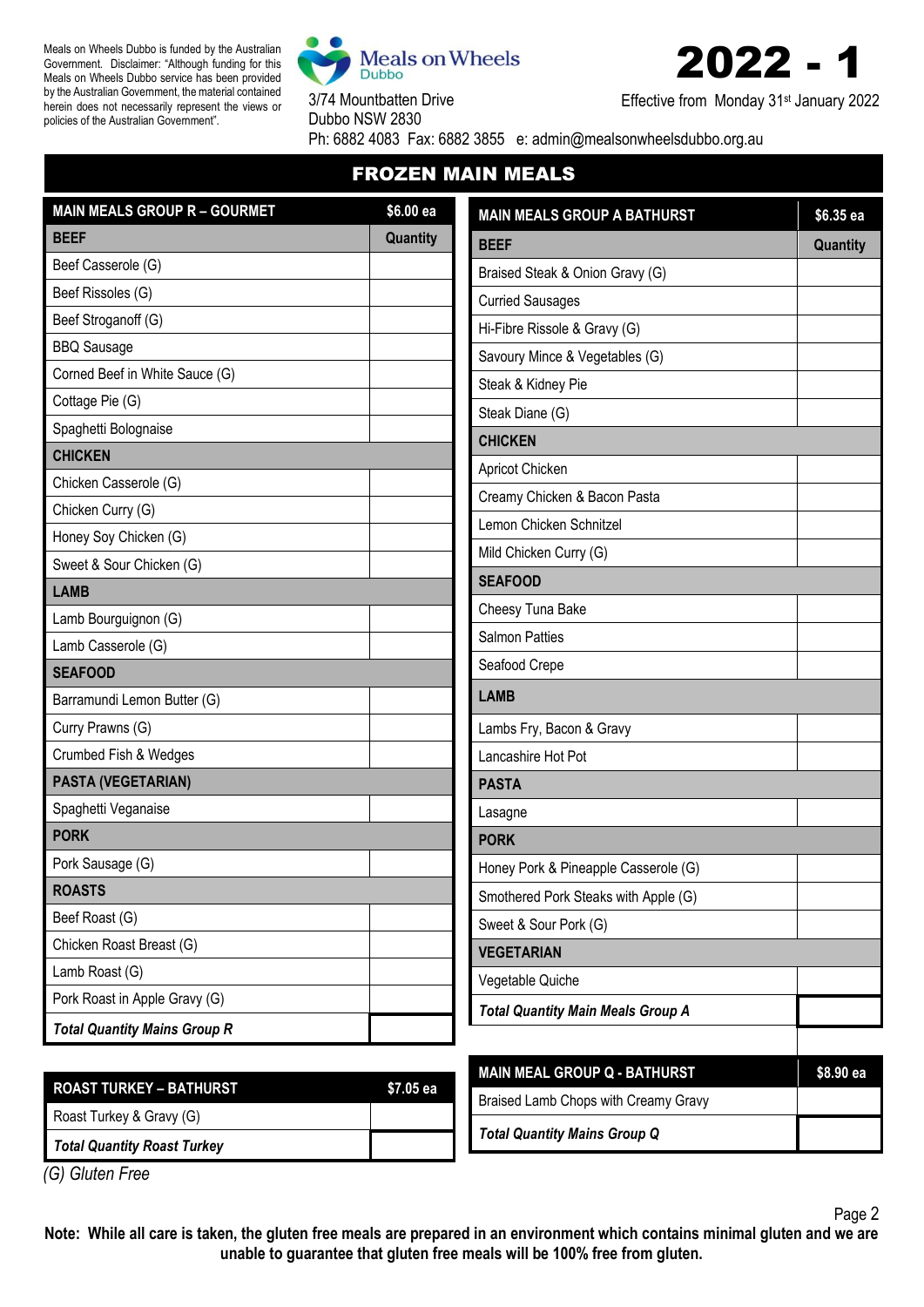Meals on Wheels Dubbo is funded by the Australian Government. Disclaimer: "Although funding for this Meals on Wheels Dubbo service has been provided by the Australian Government, the material contained herein does not necessarily represent the views or policies of the Australian Government".



3/74 Mountbatten Drive



Effective from Monday 31<sup>st</sup> January 2022

Dubbo NSW 2830 Ph: 6882 4083 Fax: 6882 3855 e: admin@mealsonwheelsdubbo.org.au

## FROZEN MAIN PUREE, PIES, SOUPS & MINI MEALS

| <b>PUREE ROASTS MAIN - GOURMET</b><br>\$6.00 ea<br>LIMITED Stock kept on hand |               | <b>MINI MEALS</b>                        |           |
|-------------------------------------------------------------------------------|---------------|------------------------------------------|-----------|
| <b>ASSORTED Roasts</b>                                                        |               |                                          |           |
| <b>Total Quantity Pureed ASSORTED Roasts</b>                                  |               | <b>MINI MEALS GROUP 2 - BATHURST</b>     | \$5.55 ea |
|                                                                               |               | <b>Mini Roasts</b>                       | Quantity  |
| <b>PUREE ASSORT MAIN - GOURMET</b><br>LIMITED Stock kept on hand              | \$6.00 ea     | Roast Beef & Gravy (G)                   |           |
| <b>ASSORTED Mains</b>                                                         |               | Roast Chicken & Gravy (G)                |           |
| <b>Total Quantity Pureed ASSORTED Mains</b>                                   |               | Roast Pork & Gravy (G)                   |           |
|                                                                               |               | Roast Turkey & Gravy (G)                 |           |
| <b>FROZEN SOUP - BATHURST</b>                                                 | \$2.80 ea     | <b>BEEF</b>                              |           |
| Beef, Barley & Vegetable Soup                                                 |               | Corned Silverside with Parsley Sauce (G) |           |
| Chicken Stockpot Soup                                                         |               | Cottage Pie (G)                          |           |
| Pumpkin Soup (G)                                                              |               | <b>Curried Sausages</b>                  |           |
| <b>Total Quantity Frozen Soup</b>                                             |               | Grilled Sausage with Onion Gravy         |           |
|                                                                               |               | Lasagne                                  |           |
| <b>HEINZ LONG LIFE SOUP</b>                                                   | \$2.05 ea     | Spaghetti Bolognaise                     |           |
| Beef Stockpot (G)                                                             |               | Steak & Kidney Pie                       |           |
| Pumpkin (G)                                                                   |               | <b>CHICKEN</b>                           |           |
| Minestrone                                                                    |               | Apricot Chicken                          |           |
| Pea & Ham                                                                     |               | Creamy Chicken & Bacon Pasta             |           |
| Potato & Leek                                                                 |               | Mild Chicken Curry (G)                   |           |
| Tomato                                                                        |               | <b>SEAFOOD</b>                           |           |
| Winter Vegetable                                                              |               | Cheesy Tuna Bake                         |           |
| <b>Total Quantity Long Life Soup</b>                                          |               | Crumbed Fish with Potato Bake            |           |
| PIES & SAUSAGE ROLLS - EARLYRISE                                              | <b>QTY EA</b> | <b>Salmon Patties</b>                    |           |
| Sausage Roll                                                                  | \$2.70 ea     | <b>PORK</b>                              |           |
| Chicken & Vegetable Pie                                                       | \$4.75 ea     | Honey Pork & Pineapple Casserole (G)     |           |
| Plain Beef Pie                                                                | \$3.70 ea     | Sweet & Sour Pork (G)                    |           |
| Potato & Steak Pie                                                            | \$4.55 ea     | <b>Total Quantity Mini Meals Group 2</b> |           |

*(G) Gluten Free*